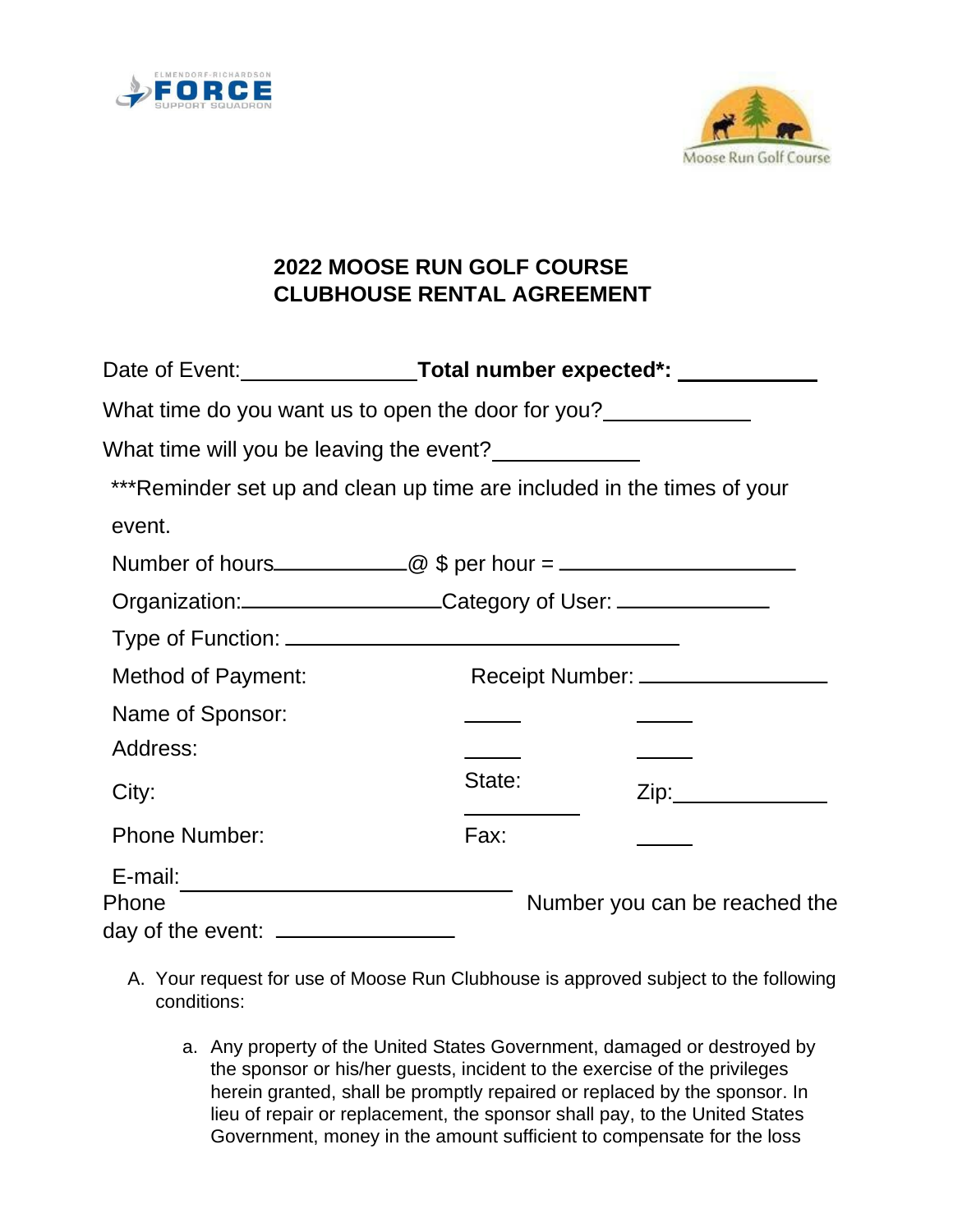sustained by the United States government by reason of damage to or destruction of government property.

- b. The United States government shall not be responsible for damages to property or injuries to persons which may arise from or be incident to the exercise of the privileges
- c. herein granted, or for damages to the property of the sponsor, his/her guests, or for the injuries to the person of the sponsor, his/her guests, or for the damages to the property of employees or others who may be on said premises at their invitation or the invitation of any one of them, arising from government activities on the said premises. The sponsor and his /her guests shall hold the United States government harmless from any and all such claims.
- B. By signature hereon, the sponsor assumes responsibility for, and understands, the following:
	- a. Conduct of all participants, and liable for damage or loss caused as a direct result of negligence.
	- b. Ensures all participants follow Installation and Public Health Guidelines.
	- c. Arriving at the reserved hour and remaining throughout the event.
	- d. Ensuring that no individual under 21 years of age is allowed to neither introduce nor consume alcoholic beverages on or about the premises. For official military functions, you must have CC sign letter for approval. Letter can be provided when requested.
	- e. Alcoholic beverage consumption within a squadron or unit may be considered for approval in a designated space on a limited basis for Airmen and their adult guests during the following enumerated functions: hail and farewell recognition, promotion and retirement celebrations, final- flight celebrations, squadron or unit heritage anniversary celebrations, family day celebrations, and picnics. Other functions or events may be approved by the installation commander upon request if the event is determined to be in the best interest of the AF and the installation's mission. These requests must have installation commander written approval. (T-1). The requester (squadron or unit commander, civilian leader or equivalent authority) should include the following:
		- i. A plan how alcoholic beverages will not be consumed by, available or provided to individuals under the legal drinking limit of local laws. (T-1)
		- ii. Confirmation alternative non-alcoholic beverages will be offered at times and food and snacks available to users of the room. (T-1)
		- iii. Develop and submit a safe transportation plan for Airmen and their adult guests who may consume alcoholic beverages while attending the approved function.
		- iv. Date(s) of the event and the time alcohol is available. Having sustained ongoing events featuring alcohol is not authorized. (T-1). Designating an entire building when multiple unit's share the building is not authorized (T-1).
		- v. Confirmation servers will complete Dram Shop and bystander intervention training. This training must be documented. (T-1).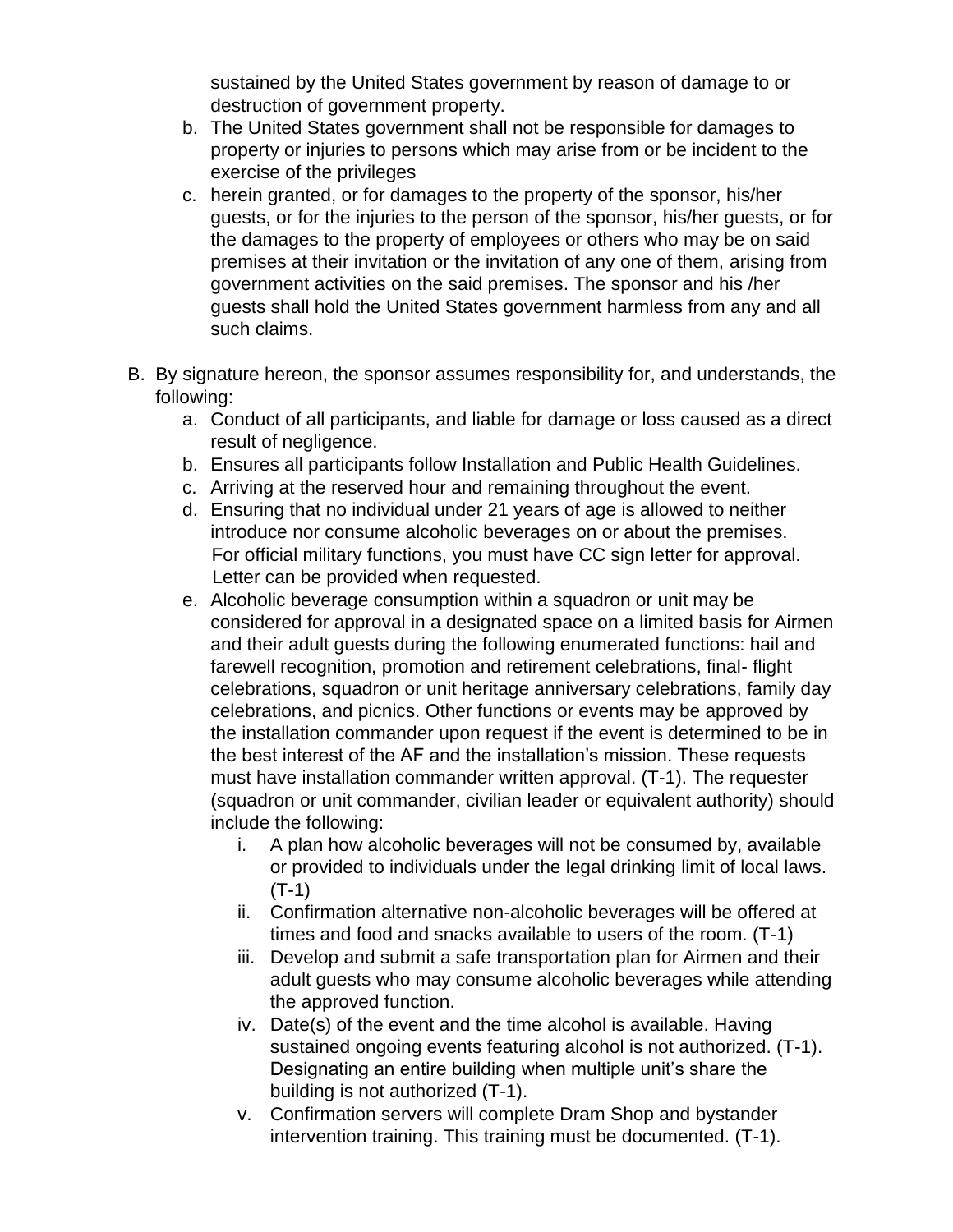- vi. Why the proposed event is in the best interest of the AF and installation mission.
- A. That no cooking is permitted. If food is being served you must follow ServSafe standards.
- B. Only the main floor is rented, with access to the restrooms on the lower level.
- C. That the Moose Run employee on duty is there for assigned tasks only and is not on call for additional responsibilities.
- D. Ensuring that all trash, debris, decorations, personal property, etc. are removed from the clubhouse immediately upon conclusion of the event, and that all areas of the clubhouse utilized during the reservation period are cleaned to the satisfaction of the employee on duty.

In addition to the above conditions, Moose Run would like to make you aware of the following:

Glitter and other type decorations are not allowed (that will be difficult to clean).

Clubhouse has 17 tables and 60 chairs. Three 6-foot folding tables are also available. The main floor of the clubhouse will comfortably seat AT MOST 90\* people. \*Under COVID-19 guidelines, the clubhouse can only host as many people as current base guidance allows unless a CC provides an exception to policy letter. \*

The ice machine and coolers will be available for use. All other kitchen and food preparation equipment will not be available for use.

In lieu of a fire in the fireplace, we have candles that are available. We ask that you do not use the fireplace for purposes other than lighting the candles. You may bring in your own candles or use ours, but we ask that you do not start a fire.

The above instrument, together with all the conditions thereof is accepted this day of 20 .

| Signature |  |
|-----------|--|
|           |  |